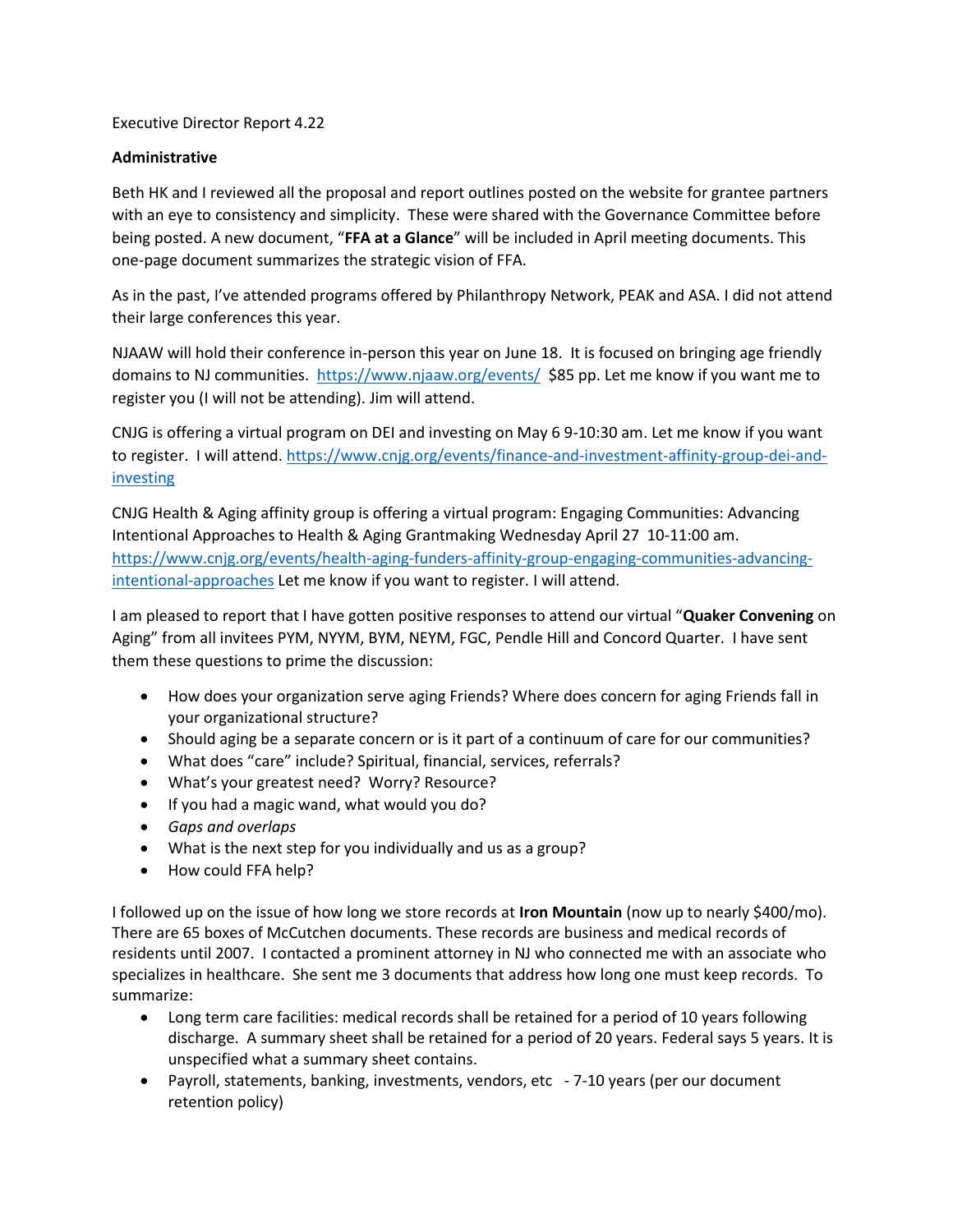- OSHA- 5 years unless an exposure to toxic material incident
- McCutchen history- we have a summary

There is a fee to extract a box (\$6.08/cu ft) or file (\$8.51), and a fee to re-file (\$6.09 carton/8.51 file) if we want to look at the contents. Destruction \$11.01/carton.

*I propose that FFA authorize destruction of all documents except the medical records from 2003-7. Each year we can destroy another year until 2027 when there will be none left.*

If necessary, I can ask her to review the list (there will be a fee), but there are few additional details.

## **Grants**

As I reviewed the grants this cycle, I had these thoughts:

- 1. I recommend considering the Quaker organizations first as that is FFA's top priority.
- 2. Some of the proposals appear to be more for general operating funds or capital. Do you want to go in that direction? What are the key differences between operations and programs? What if it is a great organization/program that will not continue without FFA funding? My own preference is for well-conceived innovative solutions to common problems, even if that requires several years of support. I also think that \$25,000 is more impactful or noticeable in a budget of \$200K than \$2M.
- 3. Some are for "good ideas" that don't have a planned path toward implementation. I am disinclined to fund exploration. Do we ask for evidence of need (surveys of participants, research) before funding?
- 4. Proposals can be evaluated against FFA's mission and priorities.

There are 7 Quaker proposals and 9 non-Quaker, 6 based in NJ, 5 in Phila/PA, 3 serving a more national audience, 6 BIPOC-led, 9 focusing on a low-income minority community and 3 on food distribution. We'll have supported 3 Montessori Lifestyle communities and see the ARCH program replicated.

These join the Fall cycle: 3 Quaker, 8 non-Quaker, 3 NJ, 6 PA, 2 NY based, 2 BIPOC-led, 5 focused on lowincome minority community. Taken together problems addressed include isolation/loneliness, respectful dementia care, caregivers, leadership development, care coordination/community health/legal services, volunteer/peer support, food insecurity and gardening, and intergenerational interaction—an amazing list. I think they reflect FFA's efforts to focus more in NJ and on lower income minority communities. Some employ new solutions while others are introducing more traditional ideas to their communities. The proposals also reflect the pandemic effect of focusing on loneliness and isolation and essential services such as food. Pandemic assistance (government) grants helped many of these organizations survive the past two years.

Spring grants made last year that will not continue: Black Doctors Consortium, On Loc House, Woolman Hill, Kendal at Home, Mercy Life, National Church Residences, QVS, FSA Symposium. I monitor this to ensure that there is space for new grantee partners.

Notes:

- Visited Friends Home & Village technology class. Declined to entertain a proposal for raised beds and outdoor seating; already have a grant this year as well as gardens and seating.
- Visited Ujima-the relationships, enthusiasm, sense of purpose are evident (see video)